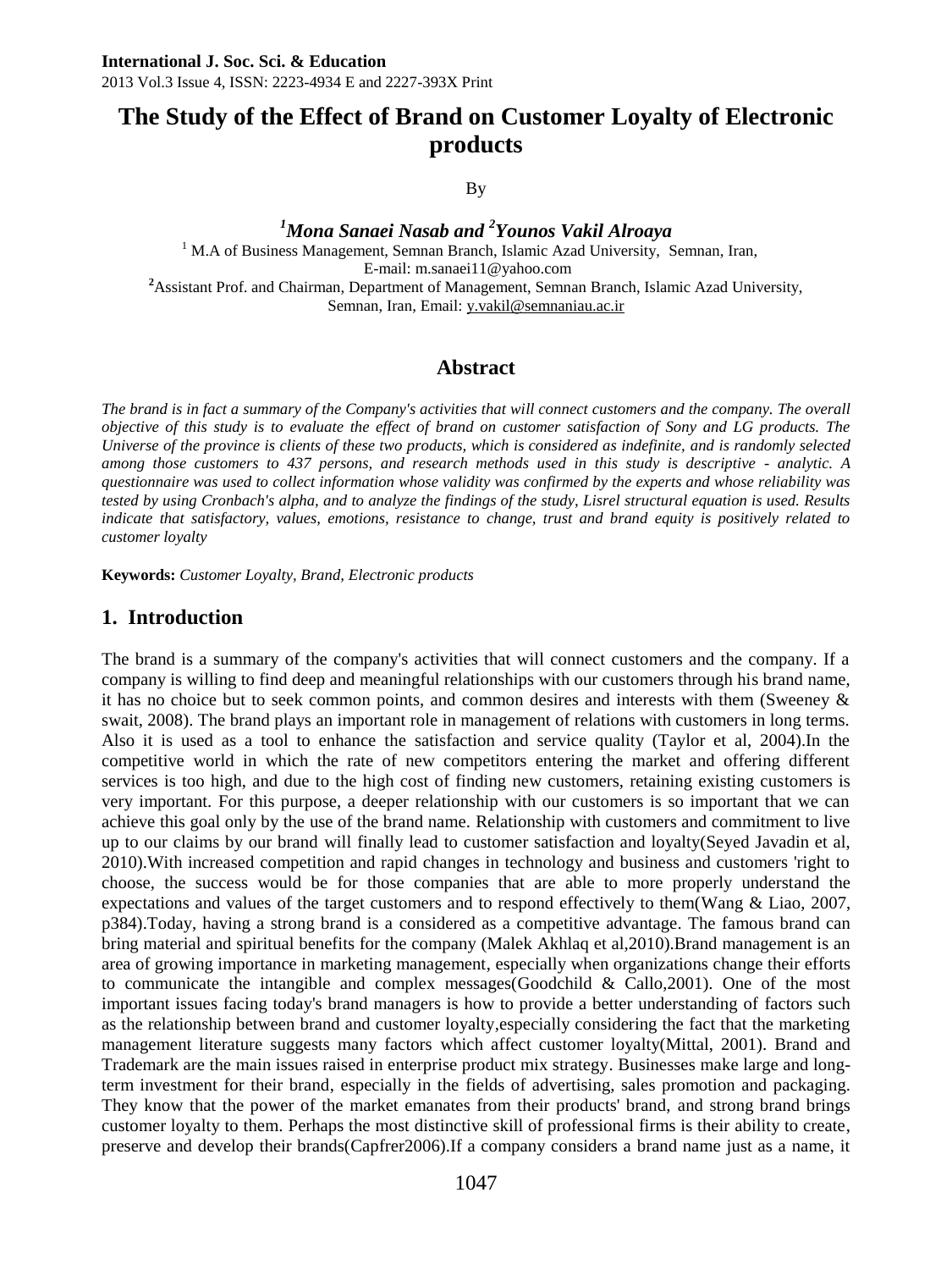would not understand the deep application that a brand can have in marketing. Research shows that the cost of maintaining customer loyalty is less than the cost of attracting a new customer(Javanmard and Soltanzadeh, 2009).Therefore, in order to grow and expand their presence in the market, it is necessary for companies to assess the role of trade marks in the formation of customer loyalty to codify their marketing strategies and create a strong brand in the market and compete with rivals in attracting loyal customers (Seyed Javadin et al, 2010).So in this regard, this study examines the role of brand in shaping the loyalty of customers for Sony and LG companies.

Importance and necessity of investigating the importance of brands is related to the firms' marketing strategies and their role in the capture, maintain, and support for customers. Brands have important and strategic role in gaining competitive advantage and corporate strategic management decisions (Simon et al,1993). The fact that customers are loyal to brands can be an appropriate criterion to evaluate the longterm effects of marketing decisions. One of the important concepts in marketing is "brand loyalty". This concept plays an important role in creating long-term benefits for the company, because loyal customers do not need extensive promotional efforts; they are gladly willing to pay more to get the benefits of their favorite brand (Jafari, 2011).In addition, customer loyalty has a competitive edge in the brand market. Especially when considering the fact that in the industrial market, customers who are loyal to a brand can guarantee the life of a company or destroy it. So making brands, with an emphasis on building loyalty can help companies to establish a strategy for the future and to compete effectively with the global giants that have captured global markets (Seyed Javadin et al, 2010).Therefore, it is necessary for companies to grow and expand their market and be aware about the role of brand in loyalty of customers and to examine what aspects of the brand can foster this loyalty to the brand. This study investigated the relationship between customer loyalty and factors which are related to the brands.

## **2. Literature Review**

Seyed Javadin et al. (2010)carried out a study entitled "Evaluation of brand effect on Industrial customers 'loyalty" which wanted to study the relationship between customer loyalty factors and brand related issues. Their method of data collection was a questionnaire which was distributed in the statistical universe of centers of the Xerox print providers in 22 districts of Tehran and its sample size was150. It was tested by using structural equation analysis and Spearman correlation coefficient test .Results indicate that brand equity and trust are the most important factors influencing behavioral and attitude in patterns of customer loyalty.

Abdulvand conducted a study entitled "Examination of effective factors on Tejarat bank's customers" in 2006. Given the importance of customers in the banking industry, this study has investigated the concept of customer loyalty of Tejarat Bank through evaluating the variables of mental image, service quality and satisfaction. The Statistical universe was Tejarat Bank customers located in Tehran. The data were collected using questionnaire .The results suggest a direct effect of mental image on satisfaction and service quality. Furthermore, service quality has a direct impact on customer satisfaction. Also the quality of service and customer satisfaction has a significant impact on their loyalty.

Allameh and Noktedan performed a study entitled "The effect of service quality on customer loyalty" in 1388. The aim of the study was to examine the relationship between the loyalty of customers and one of its key variables, i. e. service quality. In that study, the trust and satisfaction variables have been studied as intermediary variables, and for the evaluation of the data questionnaires are used in Likert 7 choices type. Statistical universe was the guests of 4 and 5 star hotels in Isfahan, and sample size was 67 and simple random sampling was used. The findings indicate a significant positive relationship between service quality and customer loyalty. In addition, the findings show the trust and satisfaction variables play mediator role in the relationship between service quality and loyalty, and in turn have significant positive impact on creating loyalty.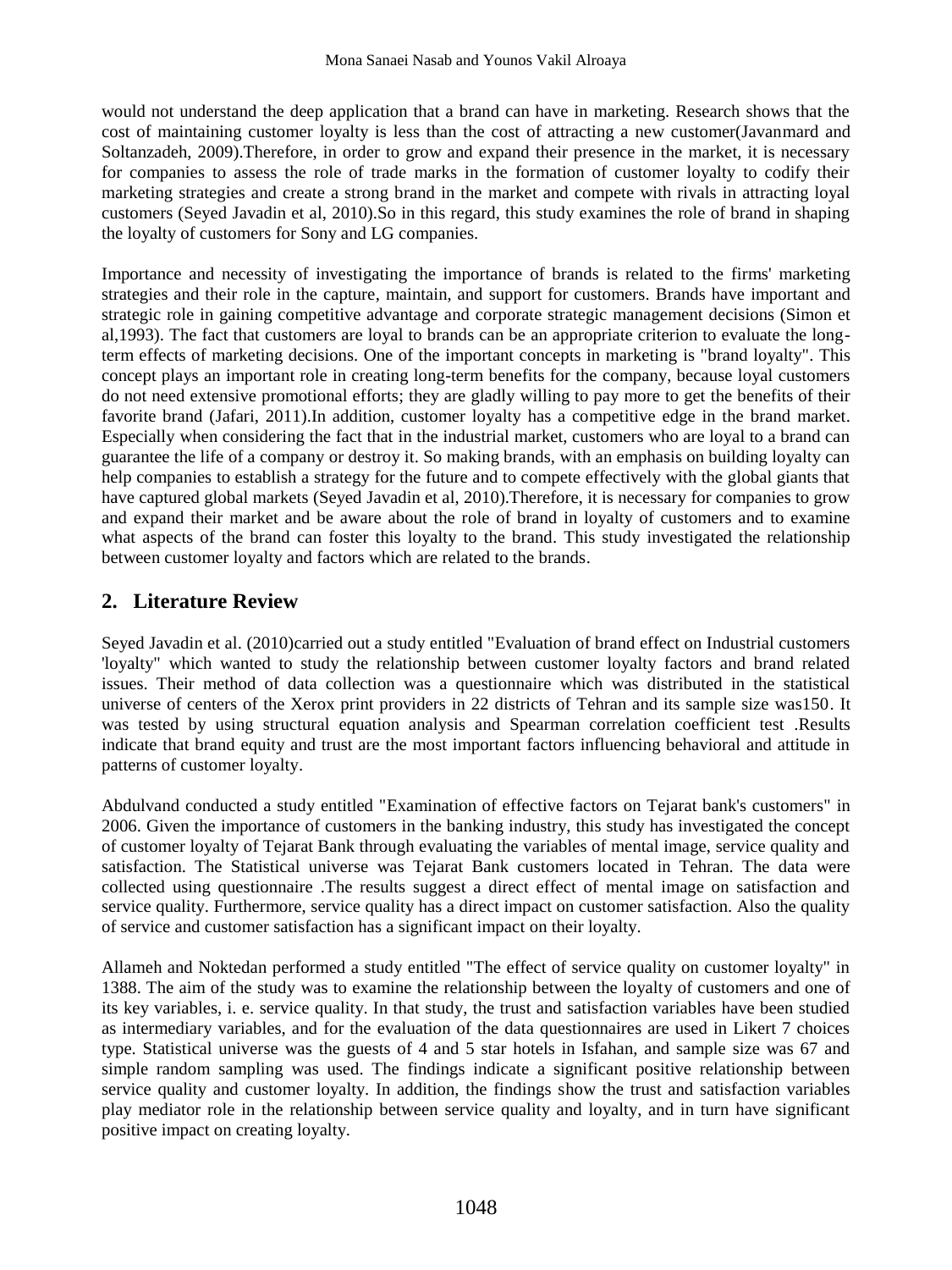Seyyede Razie and Mir Abbasi defended her thesis entitled "Effect of key dimensions of value on customer loyalty: Case study of LG refrigerators and coolers" in Islamic Azad University of Rasht in 2008, and came to the conclusion that there is a significant difference in the key dimensions of value and customer loyalty. In this study, functional value, social value, emotional value and cost value have been introduced as key dimensions of value.

Fahimi (2006) conducted a study entitled "Factors influencing the selection and customer loyalty in banking: a case study of depositors in Mellat Bank", and concluded that the choice of brand equity and customer deposit interest rate has a positive effect on customer's choices and service quality effectively has a positive effect on customer loyalty.

In a study was performed by Atilgan and colleagues entitled "Determining factors Influencing Brand equity: a study of the drinks industry" in Turkey in 2003. Hypotheses of this research evaluated the effect of perceived quality, brand loyalty, brand associations ,brand awareness and on brand equity .The results of this study indicate that only brand loyalty variable has effect of on brand equity ,but three other factors (perceived quality, brand associations and brand awareness) have no effect on brand equity.

#### *Conceptual Model*

Steven Taylor et al (2004) in an article entitled "The importance of brand equity on customer loyalty", according to Baldinger and Robinson view, have provided a model for customer loyalty under the influence of brand. They regard satisfaction, value, resistance to change, emotions, trust and brand equity among the factors have significant impact on customer loyalty. Assessing the relationship between the components of the model has been used as a conceptual model to examine the role of brand in the formation of customer loyalty.



**Figure 1** Effective factors in loyalty to the brand (Seyed Javadin et al., 2010)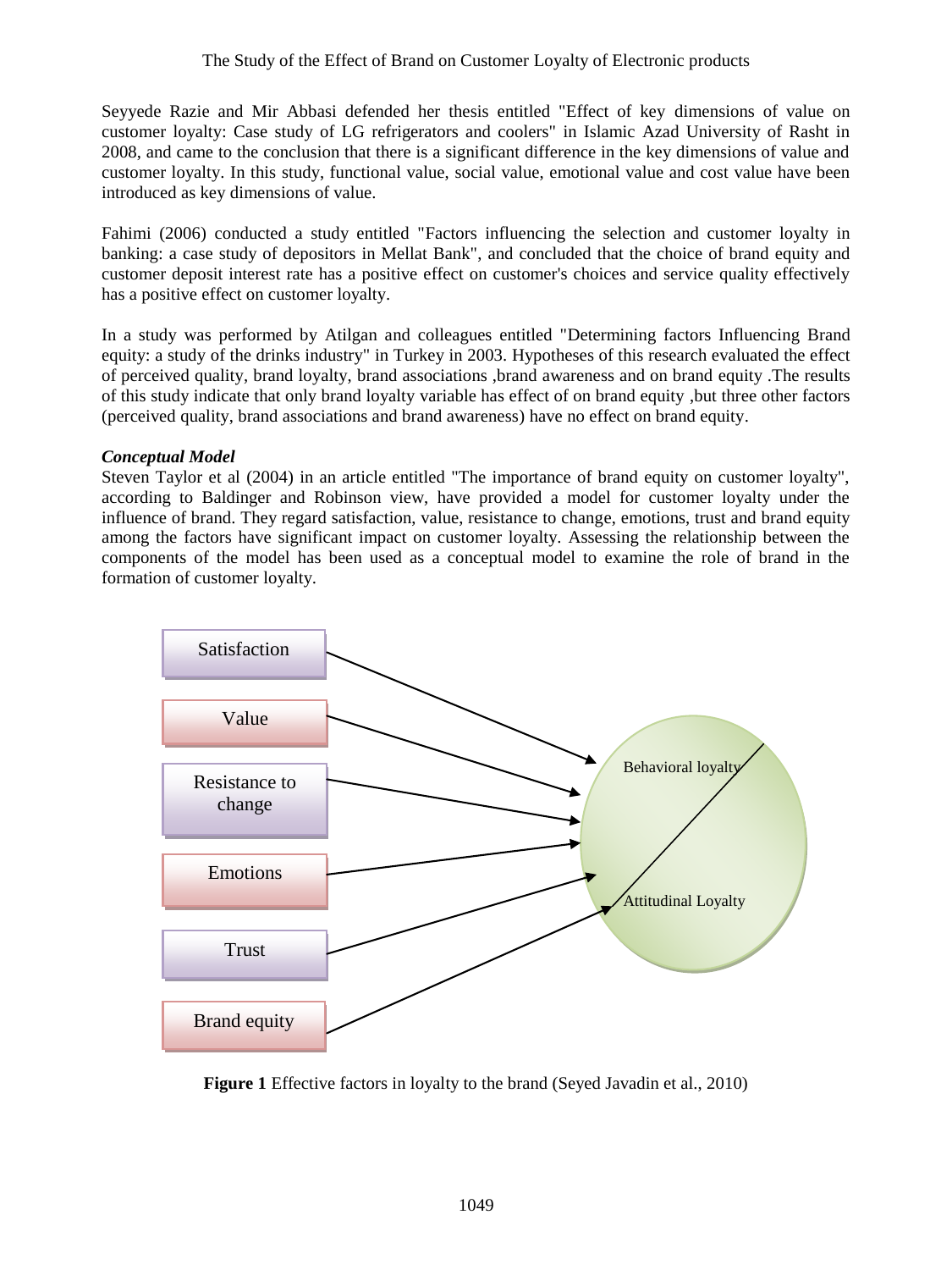### **3. Materials and Methods**

This study in terms of research design is correlation, and in terms of goal is of application type. The research method is descriptive-analytical. The statistical universe of this research is customers of SONY and LG products in Gilan province, and since the number of customers of these two products is not determined, we use the formula for unrestricted universe.

$$
n = \frac{z_{a/2}^2 S_{\bar{x}}^2}{\varepsilon^2}
$$

in which:

n is sample size,

 $\alpha = 0/05$  is error level,

 $\varepsilon$  = 0/05 is the estimated error rate,

Is sample variance (after distributing the number of 30 questionnaires among members of universe, the amount of  $S_{\overline{z}}^2$  was equal to 0.2844).

$$
Sx = 0.5333
$$

$$
S_{\tilde{x}}^2 = 0.2844
$$

$$
n = \frac{z_{\alpha/2}^2 S_{\tilde{x}}^2}{\varepsilon^2} = \frac{(1.96)^2 \times (0.5333)^2}{(0.05)^2} = 437
$$

$$
n = 437
$$

Thus, it is observed that the sample size of at least 437 people is sufficient for our purpose. We used random sampling in this study. The data collected in this study by using a questionnaire in which 5 choices Likert scale from totally agree to totally disagree is used. Validity of the questionnaire was confirmed by experts, and to calculate reliability coefficient of the test according to Cronbach's alpha, questionnaires were given to 30people, and Cronbach's alpha coefficient was calculated.

#### **Table 1. Cronbach's Alpha coefficient for research variables**

| variable             | Indices number | Cronbach's<br>Alpha(percent) | result         |
|----------------------|----------------|------------------------------|----------------|
| satisfaction         | $\overline{4}$ | 75.2                         | It is reliable |
| emotions             | 3              | 76.2                         | It is reliable |
| value                | 3              | 77.9                         | It is reliable |
| trust                | 3              | 88.2                         | It is reliable |
| Resistance to change | 3              | 84.5                         | It is reliable |
| Brand equity         | 3              | 85.8                         | It is reliable |
| Customer loyalty     | 6              | 77                           | It is reliable |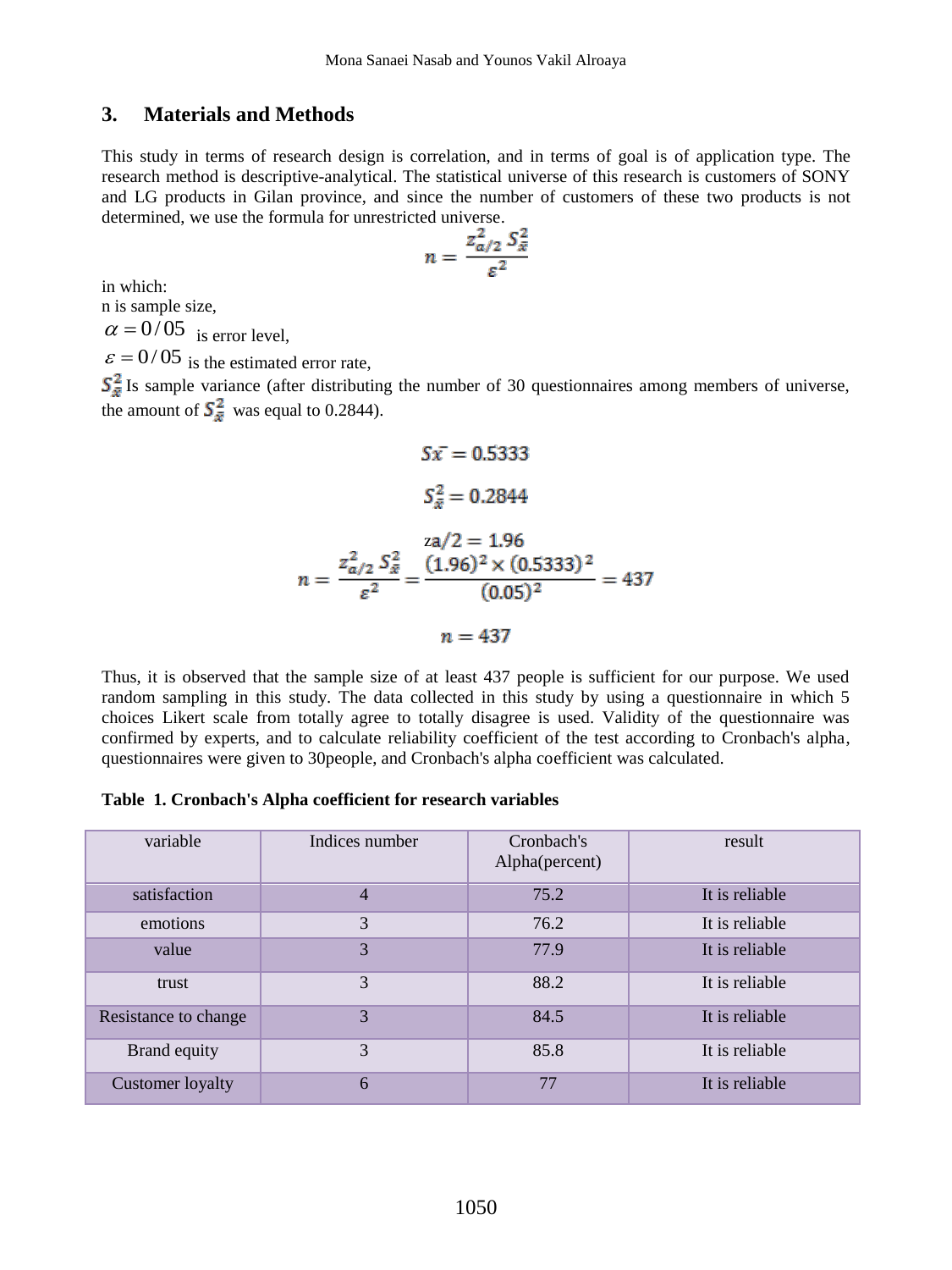## **4. Results and Discussion**

In examining he findings of the study, initially we investigate the descriptive statistics of the research variables, and then hypothesis were examined using Lisrel structural equation, the following results were obtained. All the analysis is done by software's spss19 and LISREL 8.53.

#### *The Results of the Variables Description*

The results of each of the variables description is shown in the table below:

| variable             | min            | max | average | Standard deviation | variance |
|----------------------|----------------|-----|---------|--------------------|----------|
| satisfaction         |                | 5   | 3.4783  | 0.85665            | 0.734    |
| emotions             |                | 5   | 3.5042  | 0.99190            | 0.984    |
| value                |                | 5   | 3.5236  | 0.98204            | 0.964    |
| trust                | 1.33           | 5   | 3.7304  | 0.92780            | 0.861    |
| Resistance to change |                | 5   | 3.6339  | 0.98572            | 0.972    |
| Brand equity         |                | 5   | 3.7040  | 0.92844            | 0.862    |
| Customer loyalty     | $\overline{2}$ | 5   | 4.4301  | 0.57305            | 0.328    |

#### **Table 2.results of variable description**

#### *Results Obtained from Testing Hypothesis*

To test the hypotheses, first we developed statistical hypothesis, then based on the results of the LISREL 8.53 software, we are attempting to confirm or reject the hypotheses. At first, we used the research's structural model in standard and significant numbers base. Criterion for confirming or rejecting any hypothesis is that if T statistic were within the interval [-1.96 ,1.96] the hypothesis is rejected, otherwise, the hypothesis is confirmed.

In this research, given the studies and literature review, six hypothesis have been proposed and shown in Table 3.

| <b>Hypothesis</b>                                                 | <b>Standard estimations</b> | <b>T</b> statistic | <b>Test Results</b> |
|-------------------------------------------------------------------|-----------------------------|--------------------|---------------------|
| customer loyalty is positively related to<br>satisfaction         | 0.37                        | 2.29               | Confirm             |
| customer loyalty is positively related to<br>value                | 0.16                        | 2.07               | Confirm             |
| customer loyalty is positively related to<br>resistance to change | 0.24                        | 2.34               | Confirm             |
| customer loyalty is positively related to<br>emotions             | 0.85                        | 8.21               | Confirm             |
| customer loyalty is positively related to<br>trust to the brand   | 0.27                        | 2.29               | Confirm             |
| customer loyalty is positively related to<br>brand equity         | 0.37                        | 2.85               | Confirm             |

#### **Table 3. Results of testing hypotheses**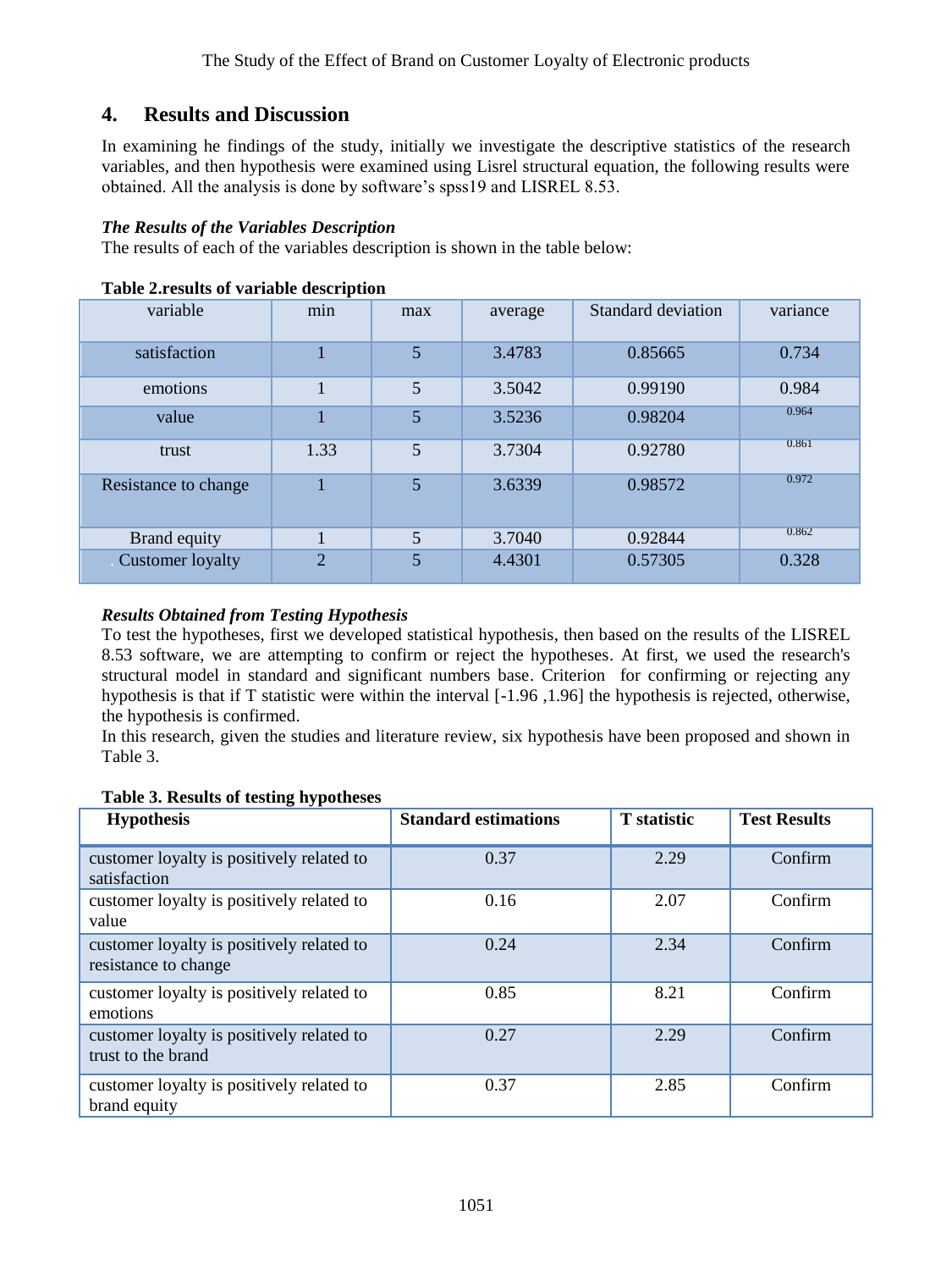### *The first hypothesis: Customer loyalty is positively related to satisfaction.*

According to the basic model of research in standard base, the value of **t** statistic is equal to the amount of 2.92, and since it is outside the range [-1.96 ,1.96] this hypothesis is confirmed. Also, according to the standardized coefficient it can be said that the intense of relationship between satisfaction and customer loyalty is equal to37 percent.

#### *The second hypothesis: Customer loyalty is positively related to value.*

According to the basic model of research in standard base, the value of **t** statistic is equal to the amount of 2.07, and since it is outside the range [-1.96 ,1.96] this hypothesis is confirmed. Also, according to the standardized coefficient it can be said that the intense of relationship between value and customer loyalty is equal to16 percent.

#### *The third hypothesis: Customer loyalty is positively related to resistance to change.*

According to the basic model of research in standard base, the value of **t** statistic is equal to the amount of 2.34, and since it is outside the range [-1.96, 1.96] this hypothesis is confirmed. Also, according to the standardized coefficient it can be said that the intense of relationship between resistance to change and customer loyalty is equal to24 percent.

#### *The fourth hypothesis: Customer loyalty is positively related to emotions.*

According to the basic model of research in standard base, the value of **t** statistic is equal to the amount of 8.21, and since it is outside the range [-1.96, 1.96] this hypothesis is confirmed. Also, according to the standardized coefficient it can be said that the intense of relationship between emotions and customer loyalty is equal to85 percent.

#### *The fifth hypothesis: Customer loyalty is positively related to Trust to the Brand.*

According to the basic model of research in standard base, the value of **t** statistic is equal to the amount of 2.29, and since it is outside the range [-1.96 ,1.96] this hypothesis is confirmed. Also, according to the standardized coefficient it can be said that the intense of relationship between trust to the brand and customer loyalty is equal to27 percent.

#### *The sixth hypothesis: Customer loyalty is positively related to Brand Equity.*

According to the basic model of research in standard base, the value of **t** statistic is equal to the amount of 2.85, and since it is outside the range [-1.96 ,1.96] this hypothesis is confirmed. Also, according to the standardized coefficient it can be said that the intense of relationship between brand equity and customer loyalty is equal to37 percent.

#### *Structural model*

The modeling of structural equations is a multi variable and strong technique from Regression multi variable family and in more precise way, it is the expansion of general linear model that allows researcher to test a collection of regression equations in a simultaneous way .The modeling of structural equations is a comprehensive statistical approach for testing hypothesis about relations between observed and latent variables which is called as structure covariance ,casual modeling and also as LIZREL but the dominant modeling term in structural equation is shortly said SEM. In lizrel outputs, in order to test hypothesis, we use two research models in standard and significant base. By standard model, we can find the severity of relation between two latent variables in the model and we can asses (claim) the effect of variables on each other. With significant model, we can discover the meaningfulness of two latent variables in model or we can claim about confirming or rejecting any of the hypotheses by using it.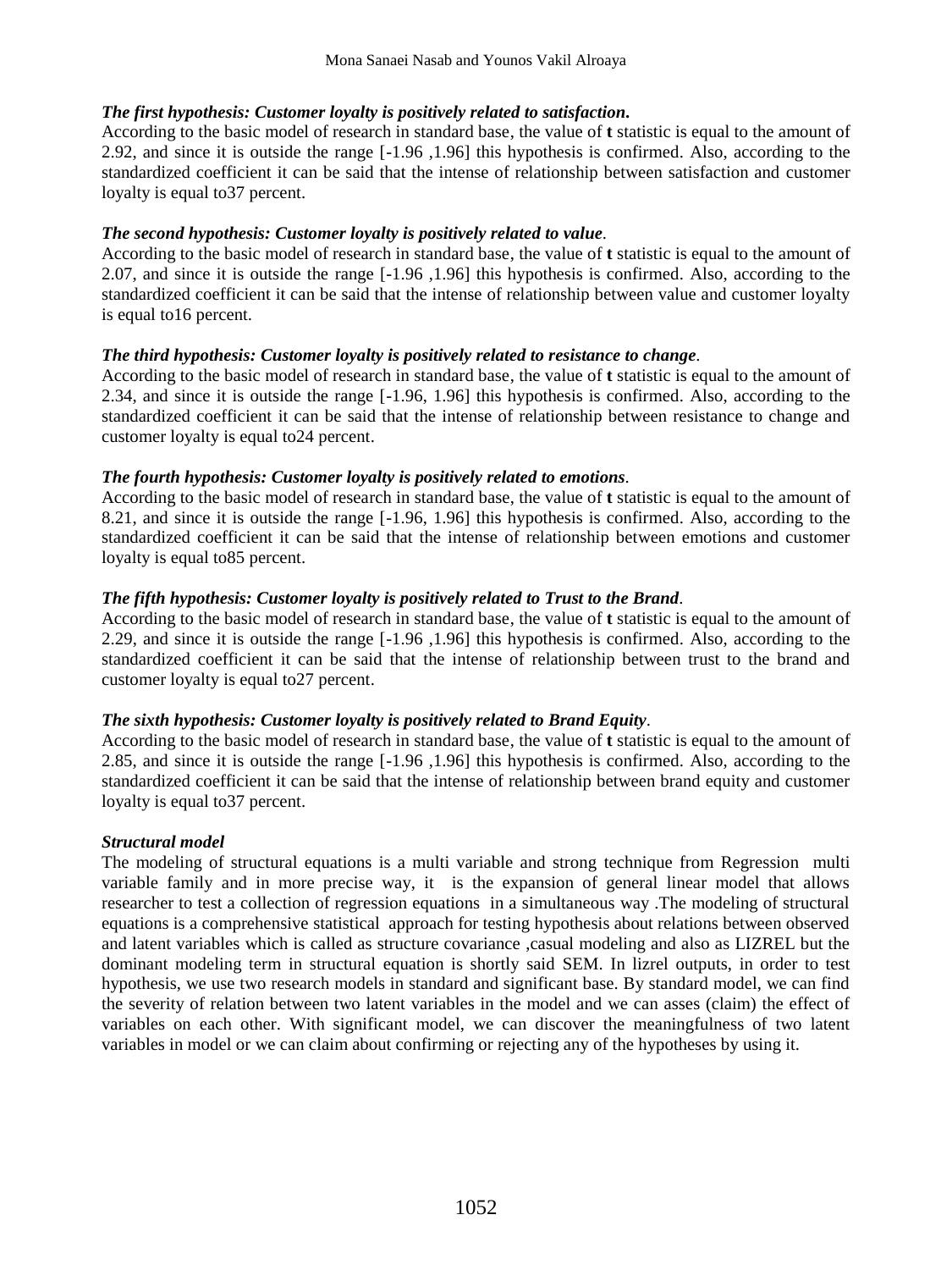

**The basic (fundamental) model of research in significant numbers base (BT)**

Chi-Square=1100.56, df=254, P-value=0.00000, RMSEA=0.072

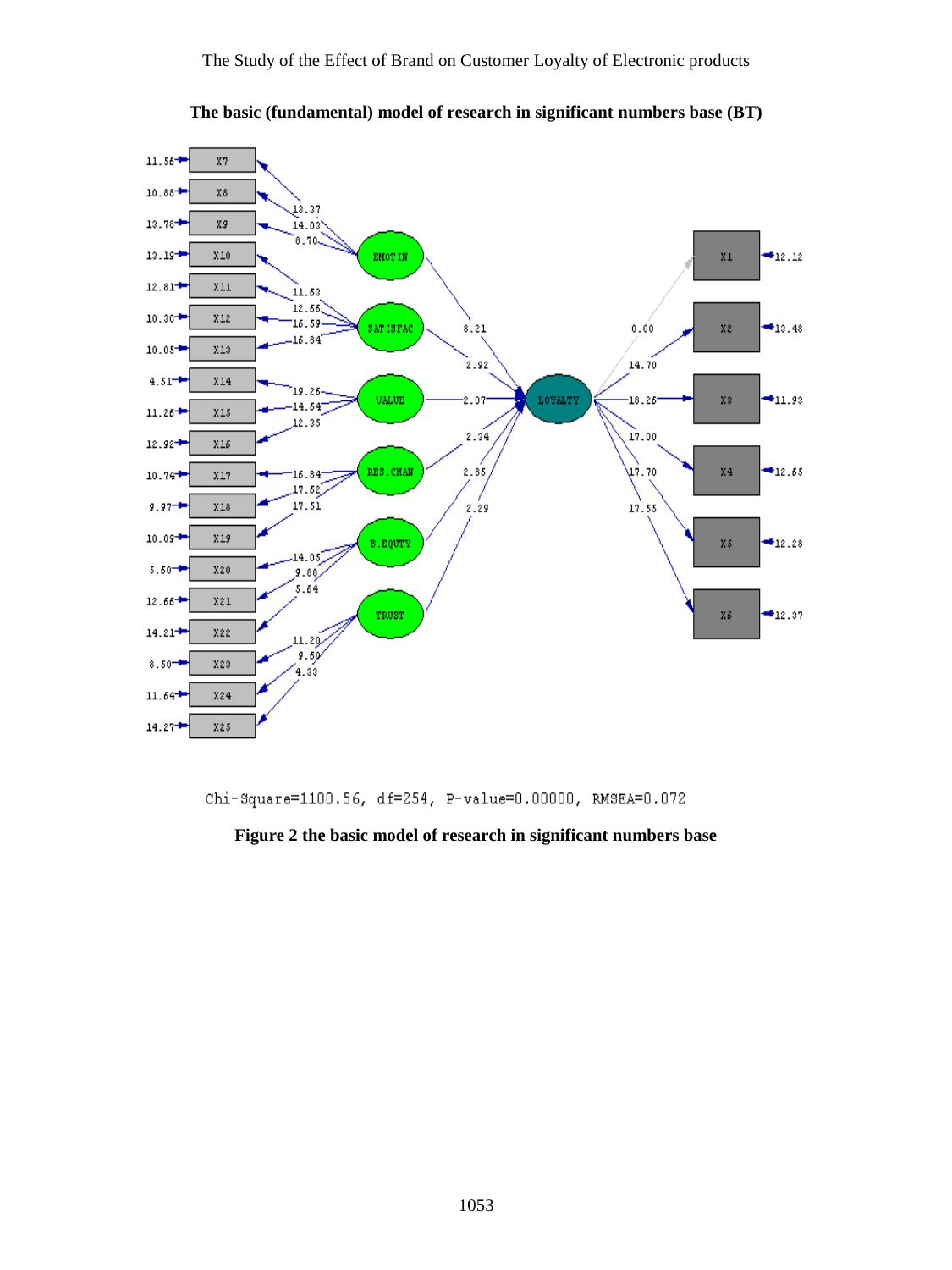

**The basic (fundamental) model of research in standard base(BS)**

Chi-Square=1100.56, df=254, P-value=0.00000, RMSEA=0.072



#### Examining the Indices of the Research Main Model . . . . . . . . . . .**AGFI, GFI Indices**

GFI index measures the relative amount of variances and covariances in joint through the evaluation model. GFI ranges between 0.8 and 1. The other fitness index is AGFI or modified value of the GFI index for degrees of freedom. This characteristic is equivalent to applying the mean of the square rather than the sum of the square in the numerator and denominator (GFI-1). Value of this index is also between the 0.8 and 1. Indices of GFI, AGFI which are proposed by Jarzkag and Surbum (1989) does not depend on sample size. Both of these measures are between 0.8and 1. The closer the GFI and AGFI are to number one, the better model fits l with observed data.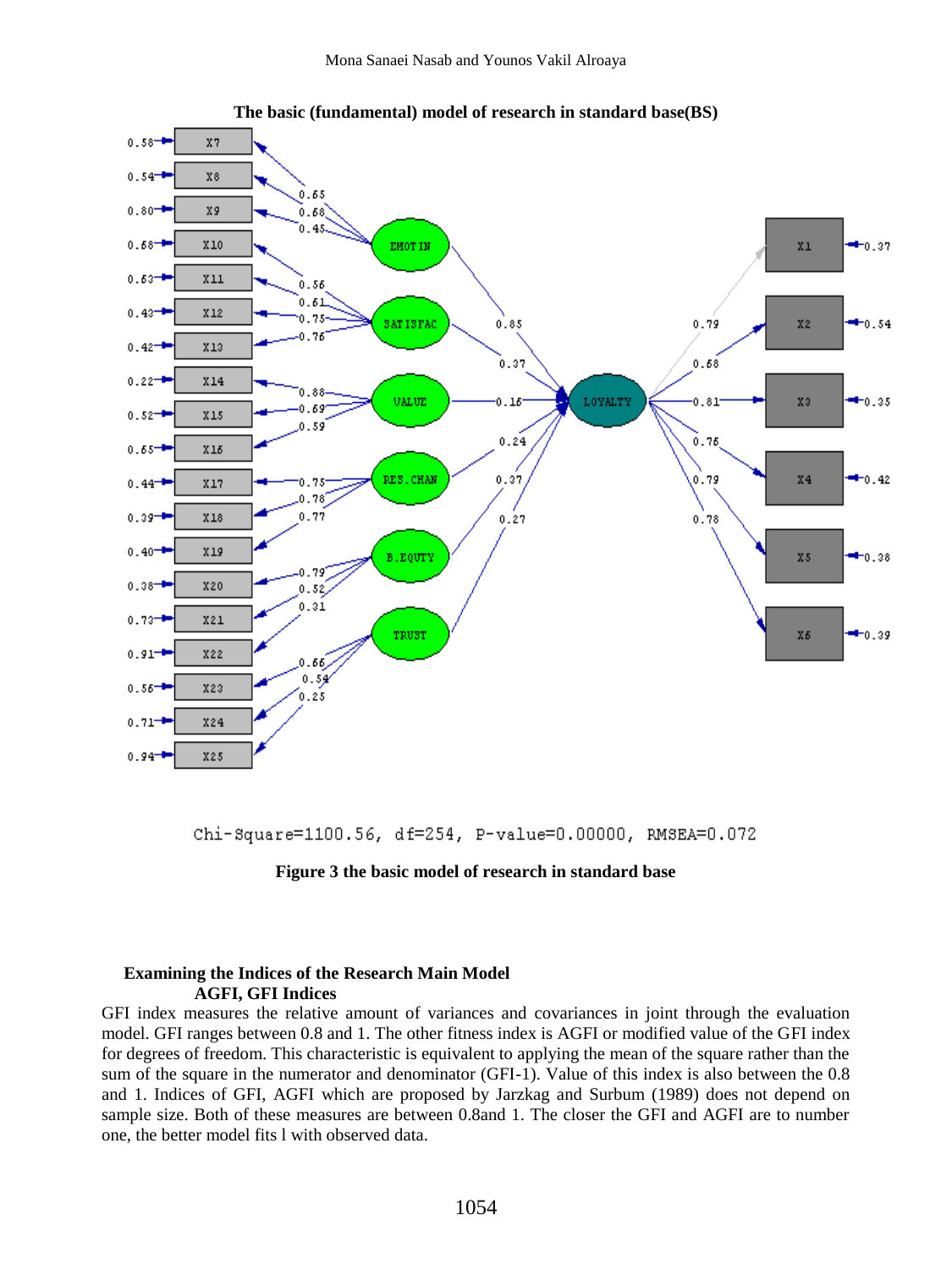#### *RMSEA index*

This index is the root of mean square approximation. This measure is defined for each degree of freedom as the difference in size. The RMSEA value which is in fact the standard deviation test in any degree of freedom is less than 0.05 for models that fit well. Higher values to 0.08 indicate a reasonable error of approximation in the universe. Models that their RMSAEA is 0.1 or more poorly fit.

### *Chi Square K2*

Chi-square test(chi-square), test the hypothesis that the desired model is consistent with the pattern has been observed between variables. Chi-square value is highly dependent on sample size, and large samples increase the chi-square value highly more than what is attributed to the wrongness of the model. (Houman, 1384, p 422)

#### **NFI, CFI Index**

NFI index which is also called Bentler-Bonnet index. Bentler and Bonnet (1980) have proposed amounts equal to or greater than 0.9, compared with the previous zero model, as a good indicator of fitness of theoretical models, while some researchers consider values higher than 0.8 as acceptable and a sign for propriety of the model. CFI index is the same as NFI index, but pays fine for model complexity. The scope of this model is not limited to zero and one, and its interpretation is harder than the NFI. CFI index greater than 0.8 is acceptable and sign for fitness of the model. This index also tests improvement amount through comparing an independent model in which the variables have no relationships with the proposed target model. CFI index terms of meaning is such as NFI, with the difference that it considers some fines for the volume of the sample group (Houman, 1384, 423).

| Index        | Value | Idealistic state     |
|--------------|-------|----------------------|
| <b>RMSEA</b> | 0.072 | $0 \leq \< 0.1$      |
| <b>GFI</b>   | 0.84  | $0.8 \leq \< 1$      |
| <b>AGFI</b>  | 0.84  | $0.8 \leq \< 1$      |
| <b>CFI</b>   | 0.85  | $0.8 \leq \& \leq 1$ |
| <b>NNFI</b>  | 0.81  | $0.8 \leq \< 1$      |
| <b>NFI</b>   | 0.82  | $0.8 \leq \& 1$      |
| $d_{\beta}$  | 4.33  | $1 < \& \leq 5$      |

**Table 4.... Appropriateness of measurement model**

Looking at the model indices, it can be concluded that the model is in a good state in terms of the indices.

# **5. Discussion and Conclusion**

The results of the present study show that customer loyalty is positively related to satisfaction. In a survey conducted by Taylor and colleagues and also done by Allameh and Noktedan, it was stated that the customer loyalty has a positive relationship with satisfaction.

 The results of this study indicate that customer loyalty is positively related to value. Also, the results of Taylor study showed that customer loyalty is positively related to value.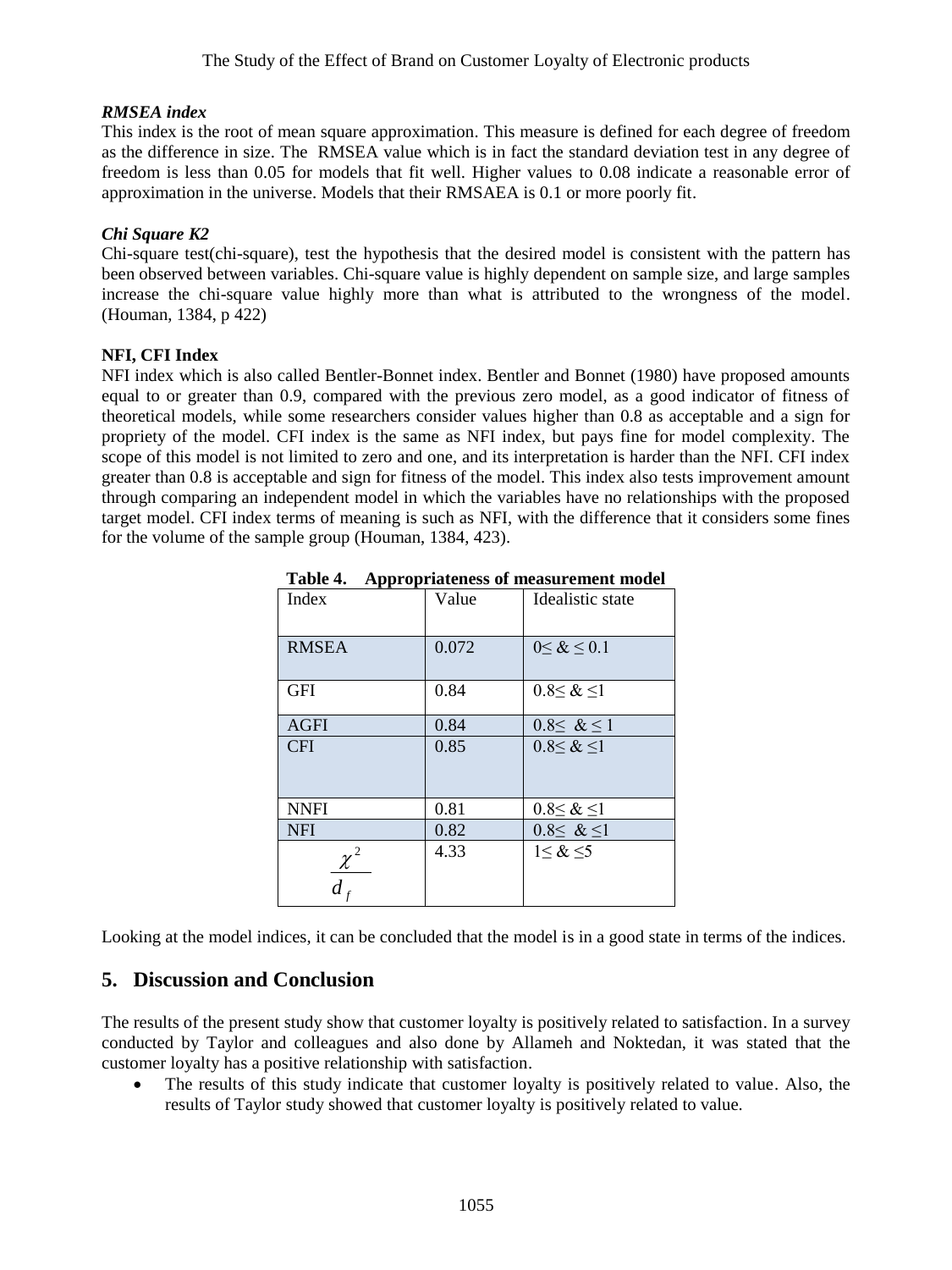- The results of this study indicate that customer loyalty is positively related to resistance to change. Outcomes of Taylor research also stated that customer loyalty is positively related to resistance to change.
- The results of this study indicate that customer loyalty is positively related to emotions. Taylor also reached this conclusion. So companies offering these two products should provide conditions that stimulate consumers feelings.
- The results of this study show that customer loyalty is positively related to trusting the brand. The results of Allameh, Seyed Javadin, Junbin and Jangon also suggest that trust is effective on customer loyalty.
- The results of this study indicate that customer loyalty is positively related to the brand equity. Taylor and Seyed Javadin also found that brand equity is the most important factor affecting the customer loyalty.
- Companies providing Sony and LG products should offer specific and particular services in order to make customers more loyal to their products and some strategies should be considered in this context.
- Companies providing Sony and LG products should offer services such as timely delivery after ordering and free and timely installation to the customers to attract their satisfaction.
- Companies providing Sony and LG products should select the locations which are more available to the customers.
- Companies providing Sony and LG products should provide advertising CD for all the products which are supplied in the market in this brand for their customers. Those CD should contain information about products that introduce them and along with the price and instructions of their products.

## **References**

- Abdulvand, M. ; Abdoli, K. (2006), "evaluating the effective factors on customer loyalty of Tejarat Bank depositors", Marketing Management Journal, Vol, 5, pp. 1-20.
- Allameh, M. ; Noktedan, A. (2006), "The effect of service quality on customer loyalty.", Business Administration Journal*,* vol. 5, pp. 109-24.
- Atilgan , E. , Aksoy , S. & Akinci , S. , (2005), " Determinants of the brand equit " , Marketing Intelligence & Plannin , Vol.23 No.3 , pp. 237-248.
- Capferer, J. N. (2006) strategic management for the brand, translated by Sina Ghorbanlou, Tehran: Moballeqan.
- Fahimi, A. (2006) "evaluating the factors affecting selection and customer loyalty in banking: study of Mellat bank depositors", M.A. thesis, University of Tehran.
- Goodchild. J, & callow.C,(2001), "Brands: Visions & Values. New York NY:John wiley & Sons, Inc Publishing.
- Houman, H. (2005) modeling of structural equations, Tehran: SAMT publications.
- Jafari, V. (2011) get wealthy with a price of a sandwich (customer orienting*)*, Tehran: the commercial publishing company affiliated with the Institute for Trade Studies and Research.
- Javanmard, H. ; Soltanzadeh, A. (1388) "examining the characteristics of internet and websites brand, and their effect on customers' trust and loyalty (case study: purchasing cultural products through internet)", Quarterly Journal of Commerce, vol. 53.
- Malek Akhlaq, A. et al. (2010) "Set up a strategic position to make brand loyalty in customers"
- Mirabbasi, R. "Effects of key aspects of value on customer loyalty" M.A. thesis, Islamic Azad University of Rasht.
- Mittal.B & Kamakura.W.A,(2001),"Satisfaction, Repurchase Intent, and Repurchase Behavior: Investigating the Moderating Effect of Customer Characteristics", Journal of Marketing Research, XXXVIII(1), 131-142 .
- Seyed Javadin et al. (2010) "evaluating the effect of brand on loyalty of industrial customers", Business Administration Prospect, vol. 3, pp. 57-73.